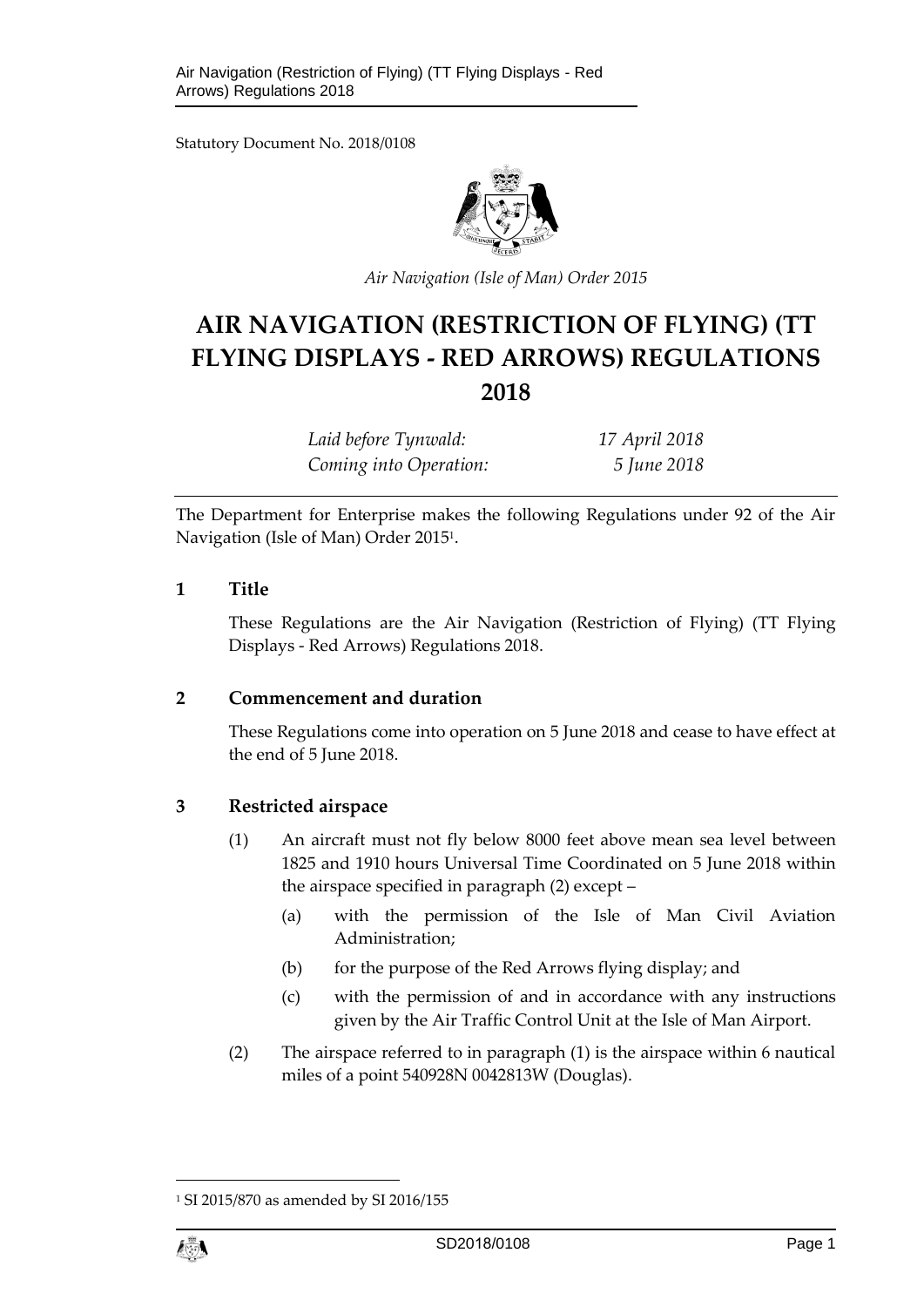### **4 Exceptions**

- (1) Regulation 3 does not apply to any small unmanned surveillance aircraft which is operated by the holder of a permission issued by the Department for Enterprise in accordance with Article 98(1) of the Air Navigation (Isle of Man) Order 2015<sup>2</sup> and which is used in accordance with the terms of a Memorandum of Understanding between the operator and the Isle of Man Emergency Services.
- (2) The holder of a permission under paragraph (1) must have the prior permission of, and must comply with any instruction given by, the Flying Display Director to fly within the airspace specified in regulation 3(2).
- (3) In this regulation "Flying Display Director" means the holder of a permission issued by the Department for Enterprise under Article 93(1) of the Air Navigation (Isle of Man) Order 2015.

#### **MADE 21 MARCH 2018**

**LAURENCE SKELLY** *Minister for Economic Development*

-

<sup>2</sup> SI 2015/870 as amended by SI 2016/155